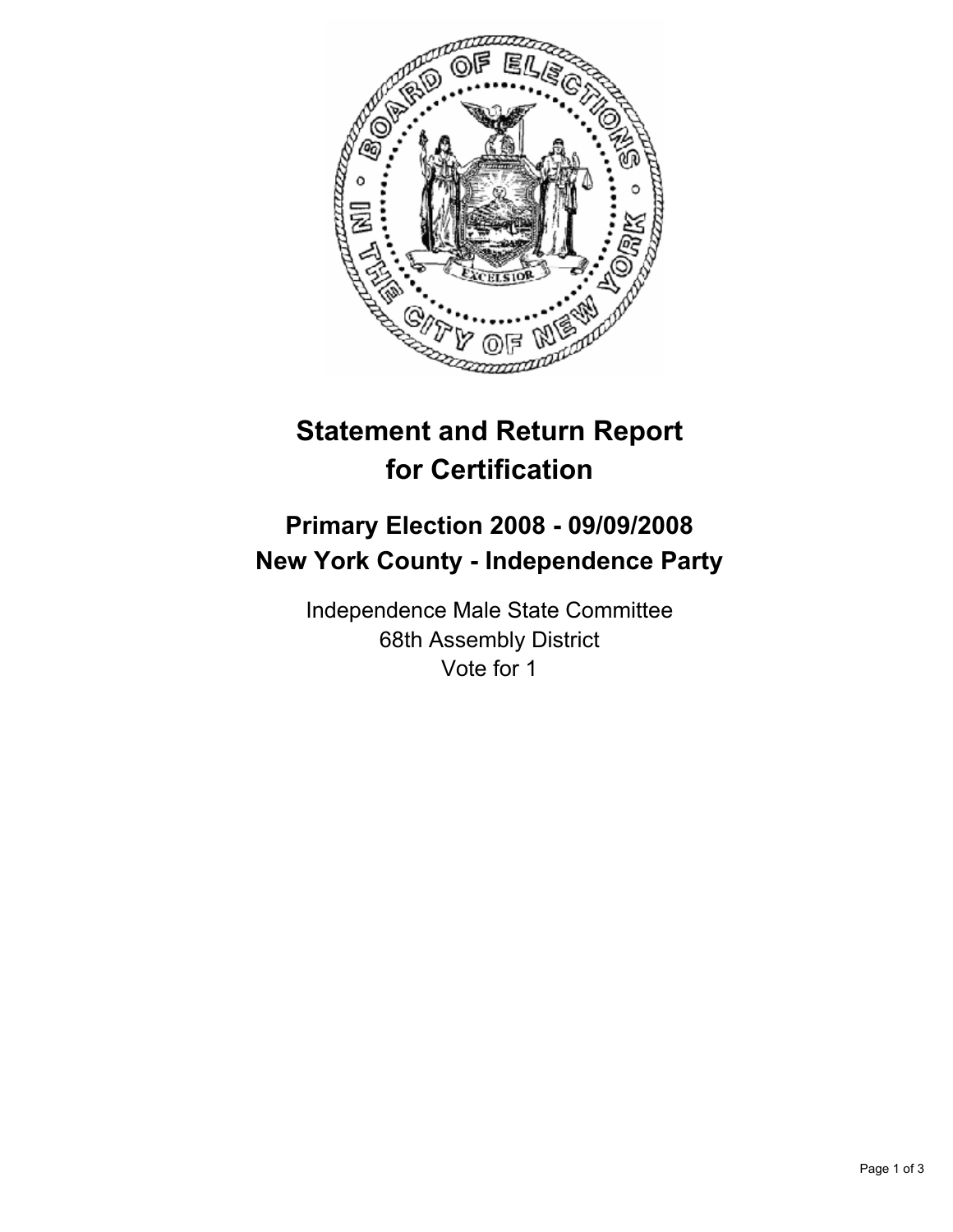

## **Assembly District 68**

| <b>EMERGENCY</b>   | c  |
|--------------------|----|
| ABSENTEE/MILITARY  |    |
| AFFIDAVIT          | 11 |
| EDWARD BRADY       | 45 |
| EYAM HYMN          |    |
| <b>Total Votes</b> | 53 |